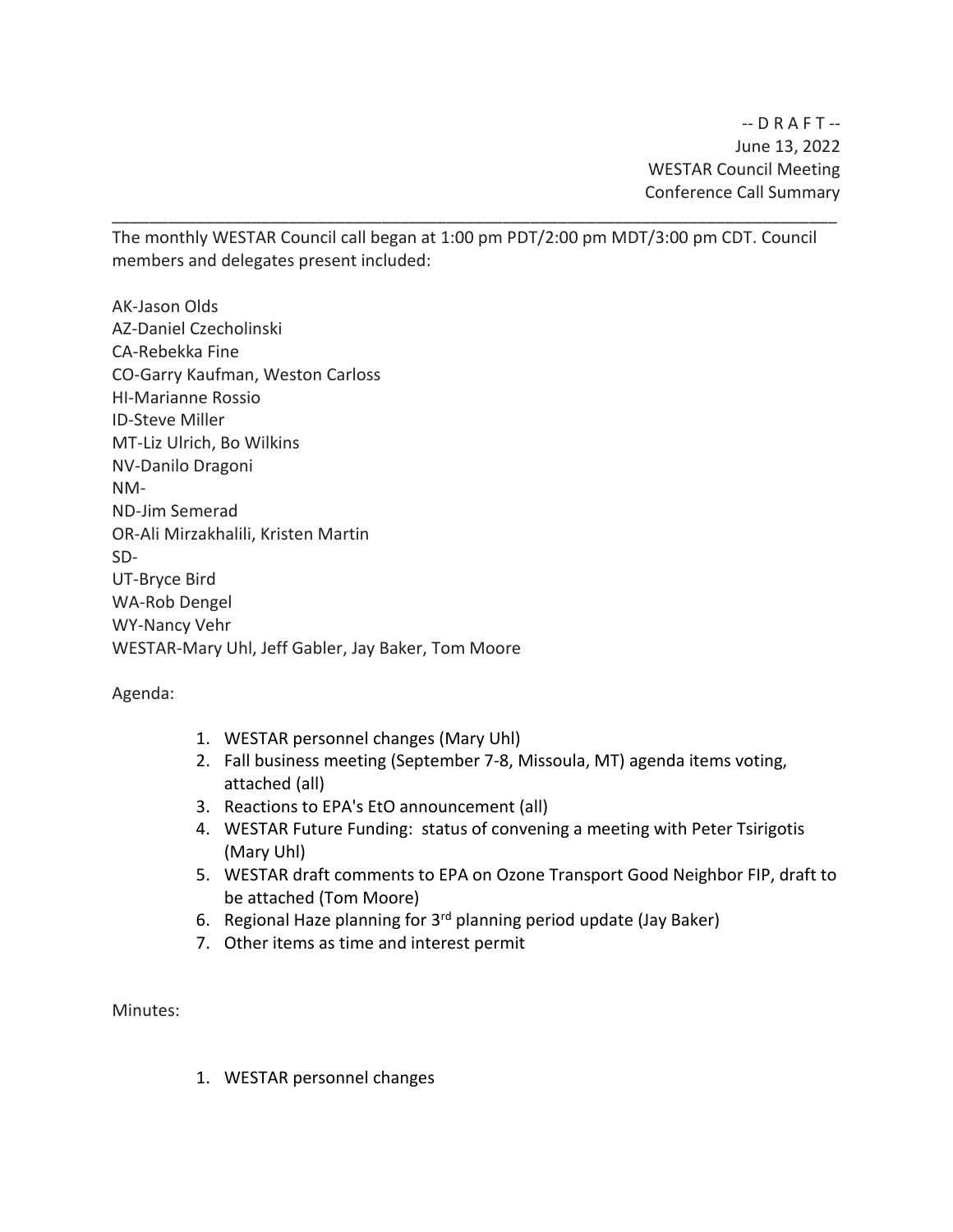Mary Uhl announced Tom Moore's resignation from WESTAR. WESTAR thanks Tom for his many years of service and outstanding contributions to improving western air quality. A job advertisement should be available soon.

- 2. Fall business meeting (September 7-8, Missoula, MT) agenda items voting
- 1. Environmental Justice-7
	- Innovative state EJ programs
	- Integrating EJ and sustainability goals
	- Justice 40 screening tool
- 2. NAAQS review-4
- 3. PM2.5 nonattainment areas in the west, source sector and fuel contribution analyses, health impacts-4
- 4. Wildfire-8
	- health impacts of persistent and/or extreme wildfire events
	- Western trends in monitoring
	- Exceptional events
	- FS plans/management-congressional action
	- Prescribed fire and smoke management plans/collaboratives
	- Smoke-ready communities
	- Update from Missoula fire sciences lab
- 5. Wood heating—wood and pellet stoves, outdoor boilers-1
	- Educating consumers on optimal operations
	- Update on EPA actions regarding testing results
- 6. Satellite data mapping tools-2
	- Carbon mapper for quantifying and tracking methane and CO2
	- Analysis of high pollution events
	- Exceptional events
- 7. Community monitoring and sensors-5
	- Localized events
	- Locating fugitive emissions
	- EJ and community monitoring
- 8. Climate Change hazards and vulnerabilities (Wildfire, Drought, etc.)-3
- 9. Using health impacts assessments to inform policy decisions-2
- 10. Improving emissions inventories-3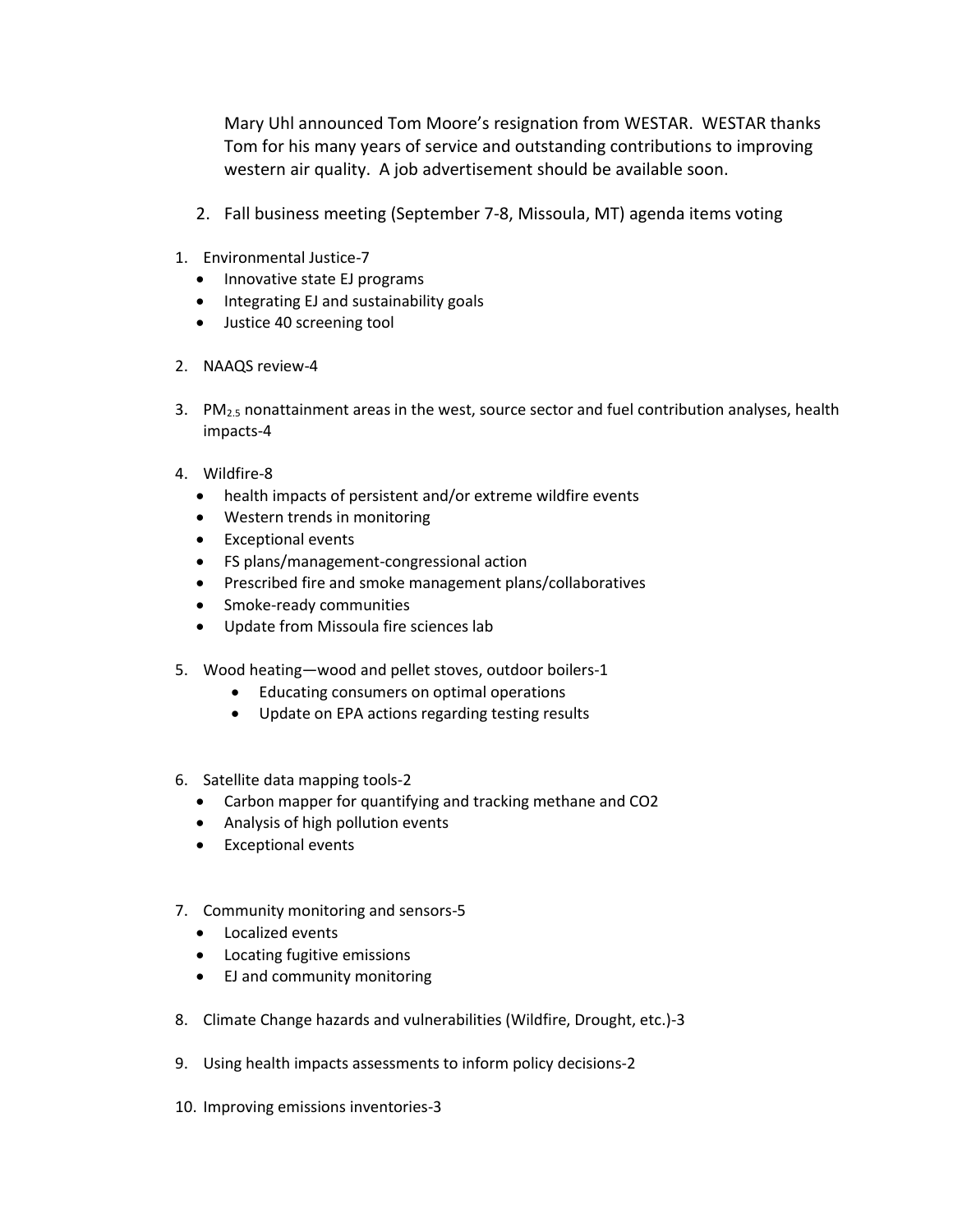- 11. Regional haze planning round 3
- 12. Professional development (mentoring leaders, improving public participation processes, etc.)-3
- 13. Field trip on Friday morning to Confederated Salish and Kootenai Buffalo refuge or Missoula fire lab—Fire lab-6
	- 3. Reactions to EPA's EtO announcement

Question was asked as to whether the states had opportunity to respond to EPA's announcement. What made EtO different from other hazardous/toxic air pollutants? Utah has 2 facilities with EtO emissions and has been aware of this issue since the beginning. Surprisingly, communities near the sources have paid little attention. Utah DEQ has a grant from EPA to monitor the facilities.

EPA has delayed publishing the risk map that was planned to go live on June 7. EPA and Utah DEQ have connected, and EPA has been involved in Utah. Utah has appreciated the expertise and experience EPA has brought to the process.

Colorado has had positive experiences working with EPA on EtO. EPA kept CDPHE informed proactively. CDPHE has done a lot of outreach in communities with EtO emissions , but there is little public interest. The source has reduced emissions as much as possible, but risk level remains high even with low emissions and at a great distance from the facility.

Washington conducted an EtO monitoring study last summer. The background is low. The question is whether the EPA framework for reducing EtO emissions will be effective.

It was noted that the minimum detection limit for EtO with the TO-15 method is above the risk level of 1 per million. EPA is working on monitoring methods with a lower detection limit.

4. WESTAR Future Funding: status of convening a meeting with Peter Tsirigotis

Mary received an email from Mike Koerber that EPA funding is lower than expected and EPA is having to defer some of their projects, so it is unlikely funding would be available to WESTAR for modeling or exceptional events. Some members were unsurprised, but EPA has noted the value of the IWDW. CARB noted that complexities of western air quality have grown significantly in the past 30 years and funding should be increased. It was noted that the OTC